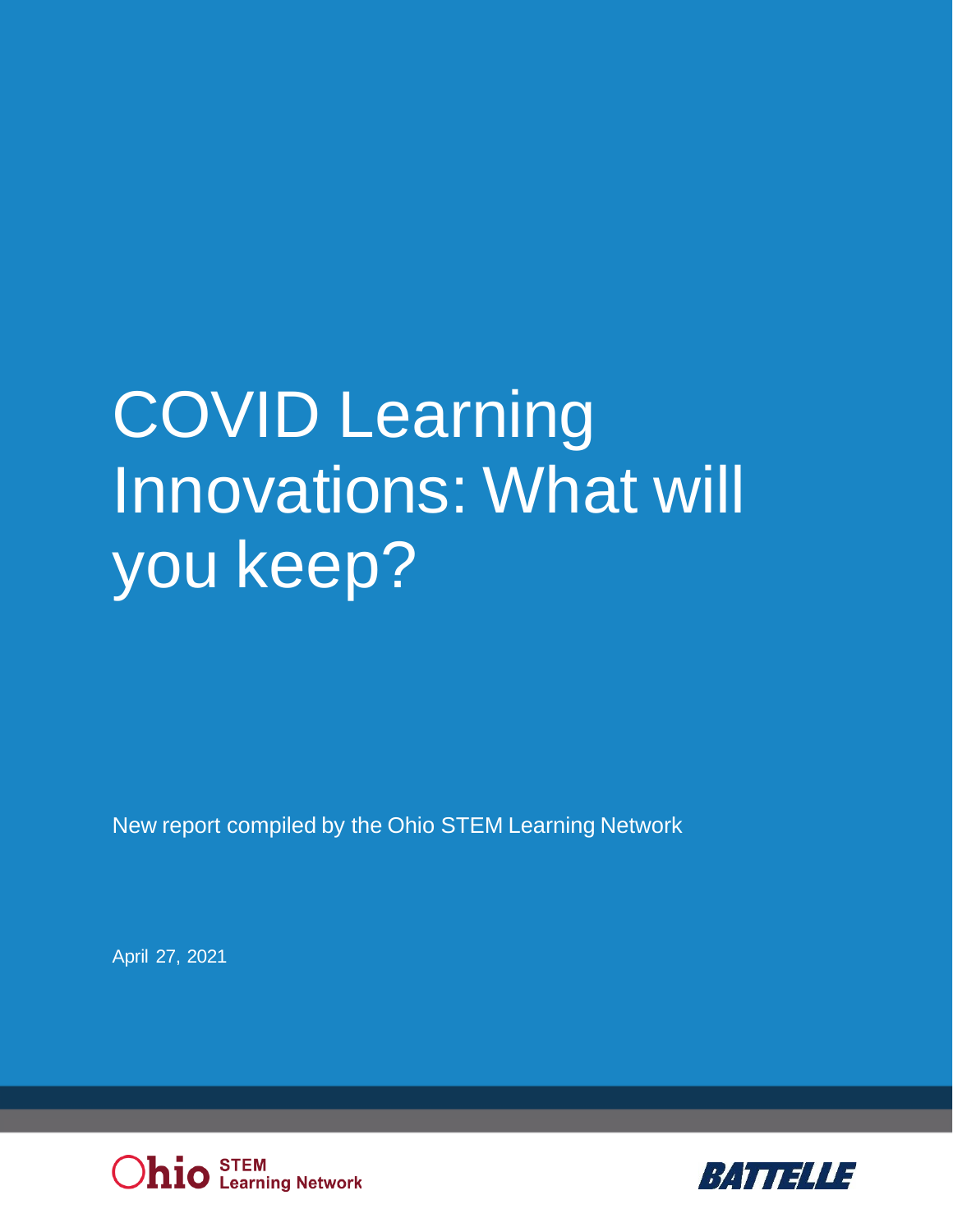# **Introduction**

April 27, 2021

One of the key functions of the Ohio STEM Learning Network is to collect and share what's working in STEM education. That includes how educators of all kinds respond to new challenges, including the challenges of the COVID-19 pandemic. Early during the school closures, we issued a special report to help schools make [successful shifts to online learning.](https://osln.org/2020/04/distance-learning-new-report-and-teacher-interview/)

Every school made changes to react to the pandemic. From online learning to altered cafeteria schedules, educators rethought every piece of the learning experience.

Some of those changes turned out to be improvements. We asked both our principals and readers of website: "What innovations will 'stick' for you as you return to in-person learning?" Read on for their reflections.

# **OSLN School Leaders**

#### **What's one change that you've made to your school's approach that you intend to keep for the future? Why?**

Virtual parent/teacher conferences have been great. This has been such a wonderful way to keep parents involved and feels so much more personal than the traditional phone calls and emails. I have also really enjoyed seeing the outdoor breaks that teachers have been using and I hope that this continues as we get more students back in the building. The outdoor breaks are useful because our blocked classes are an hour and forty minutes long. Students (and teachers quite honestly) need a break from the work and this opportunity to get up and get moving has been great. The virtual parent/teacher conferences have made communicating with families feel more personal than our traditional communication methods.

#### **- Scott Bennett, Principal at Reynoldsburg eSTEM**

Multiple cafeteria sessions: More peaceful and calm; Virtual parent teacher conference: More engagement and better results/return on investment; Virtual college and employer visits: Much greater flexibility and decreased travel costs.

#### **- Patrick Smith, Lead Principal at Springfield High School**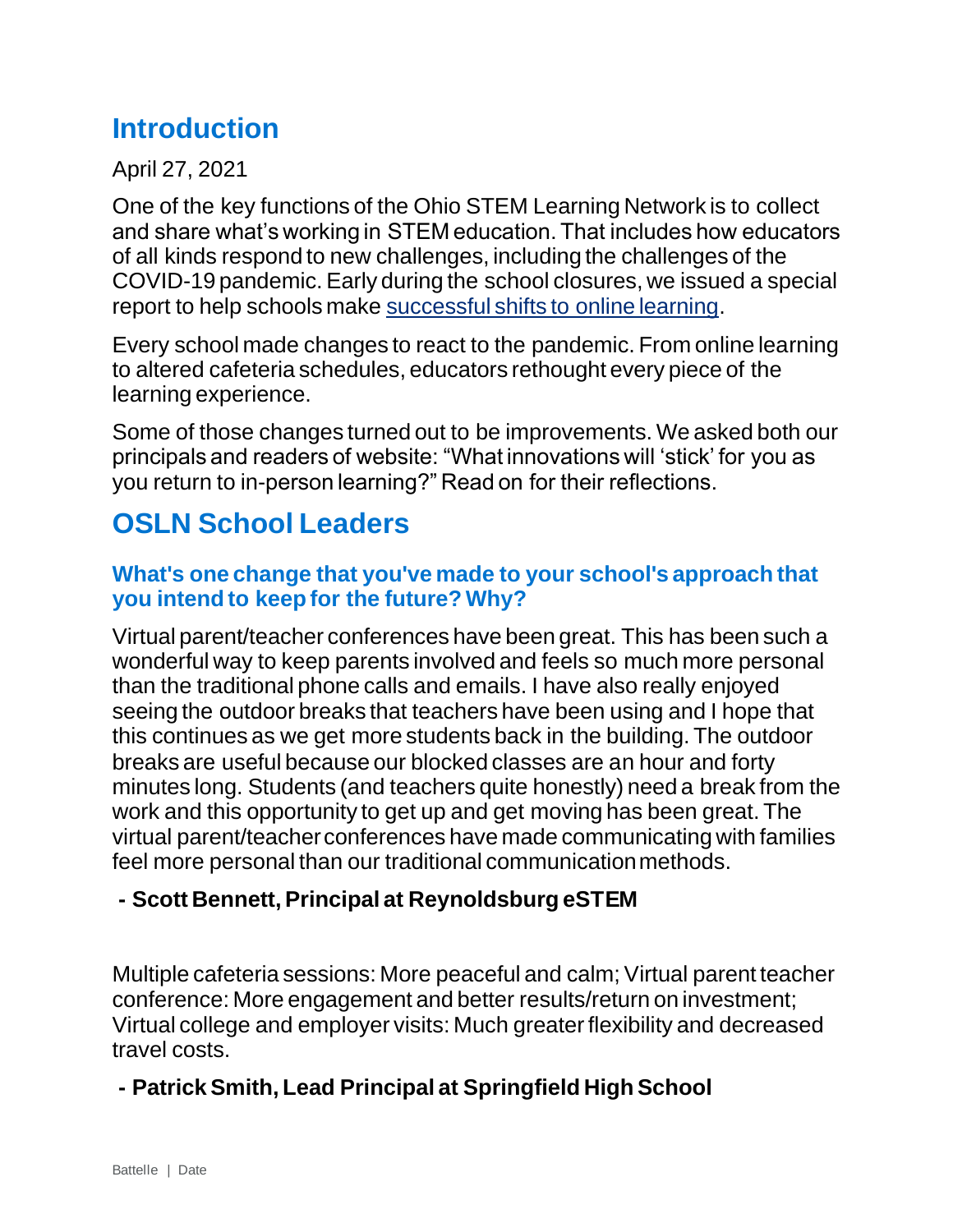Having a "specials" day, where an entire grade level goes to Specials classes for the entire day. It allows for classroom teachers to have an entire day of PLC time for planning and reflection. It allows for longer specials classes and for teachers to go deeper with content on these days.

#### **- Felecia Evans, Principal at Lander Elementary**

Virtual guest speakers. This enabled our students to expand their horizons and communicate and collaborate with authors, artists and other professionals outside of their community.

#### **- Christina Ramsey, Principal at McKinley STEMM Academy**

Entry/Exit procedures. Our 930 students will use three entry/exit points instead of two.

#### **- Max Lallathin, Principal at Winchester trail**

Virtual conferences allow more flexibility in scheduling for parents and teachers. Learning management system and outdoor education keeps the students healthier if they have learning from home options.

#### **- Trudi Simpson, Principal at Kinder Garden School, West Chester**

Utilizing applications such a Zoom more often to broaden our reach in terms of partnerships, guest speakers, events. etc. It helps us provide more learning experiences for our students as well as to accommodate our parents in terms of our wide geographic reach.

#### **- Lindsey McLaughlin, Chief Operating Officer/Principal at Bio-Med Science Academy STEM School**

Possibly our arrival and dismissal procedures, remote and in person teaching at certain points in the school year. While some changes have been a challenge, our dismissal process is much safer for the students now and remote teaching may be valuable during certain times of the year.

#### - **Anthony Rohr, Principal at St. Sebastian Parish School**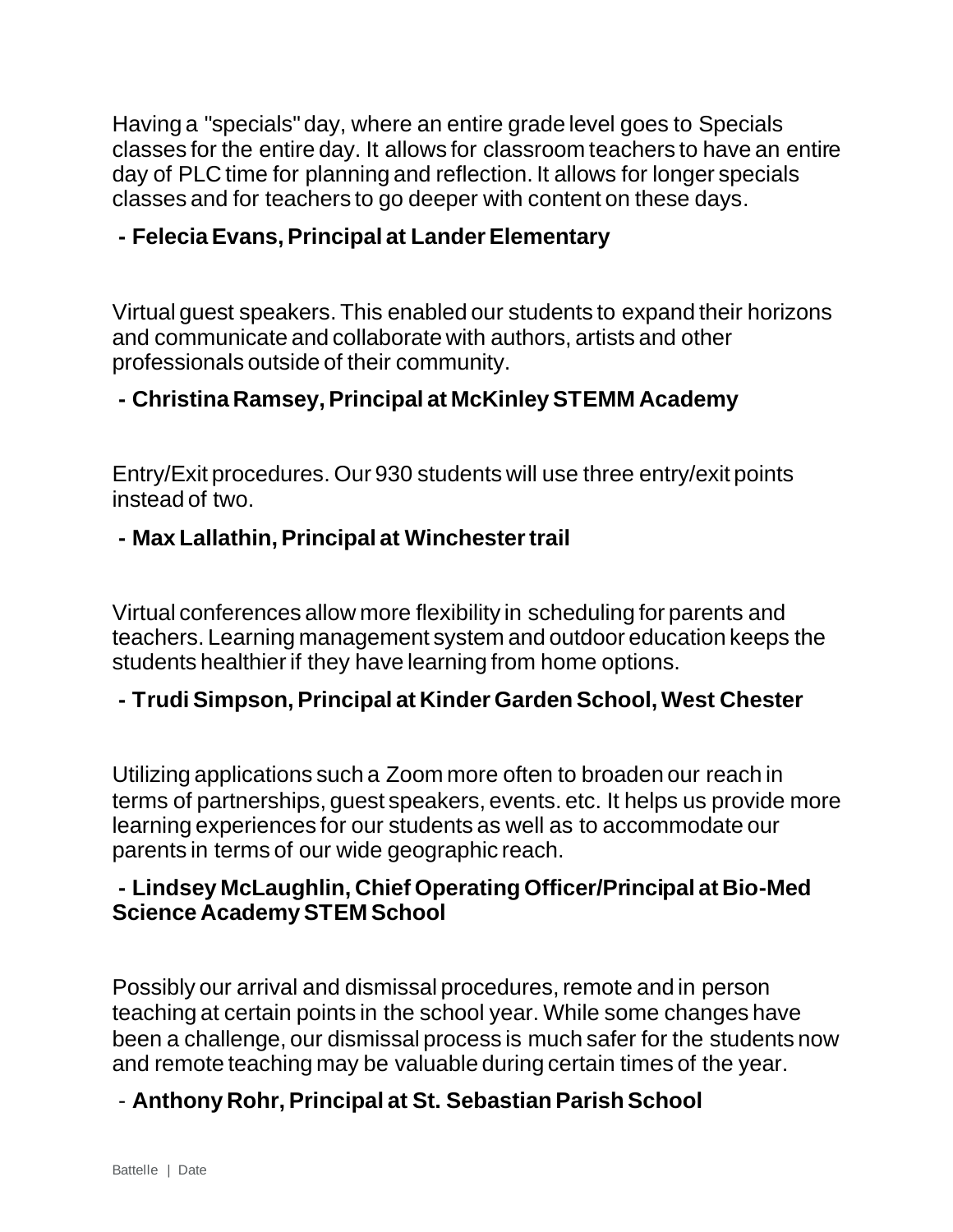Virtual meetings and guest speakers, when possible. Going virtual provides the teams with more flexibility and opportunities for guest speakers we may not otherwise have access to. This would ideally be handled on a case-bycase basis.

#### **- Andrea Bobo, Principal at East Elementary**

Teachers move rooms instead of students. Less unstructured time for students. We are also adopting an Asian philosophy that the classroom belongs to the students.

#### **- David M Thompson Jr., Principal at STEAMM Academy @ Hartford**

Classroom distance to maintain social distance. Keep all sickness and virus transmission limited.

#### **- David Pancurak, Principal at Saint Paul School, Salem**

We will be keeping block scheduling where our students have extended times for hands on and extended activities each day. Our kids want it. From a survey, 78% of our kids want to keep the block schedule. Allowing for 80 minutes allows our students to take advantage of outdoor ed, PBL, and other extended learning opportunities.

#### **- Chad Miller, Principal at Shenandoah Elementary**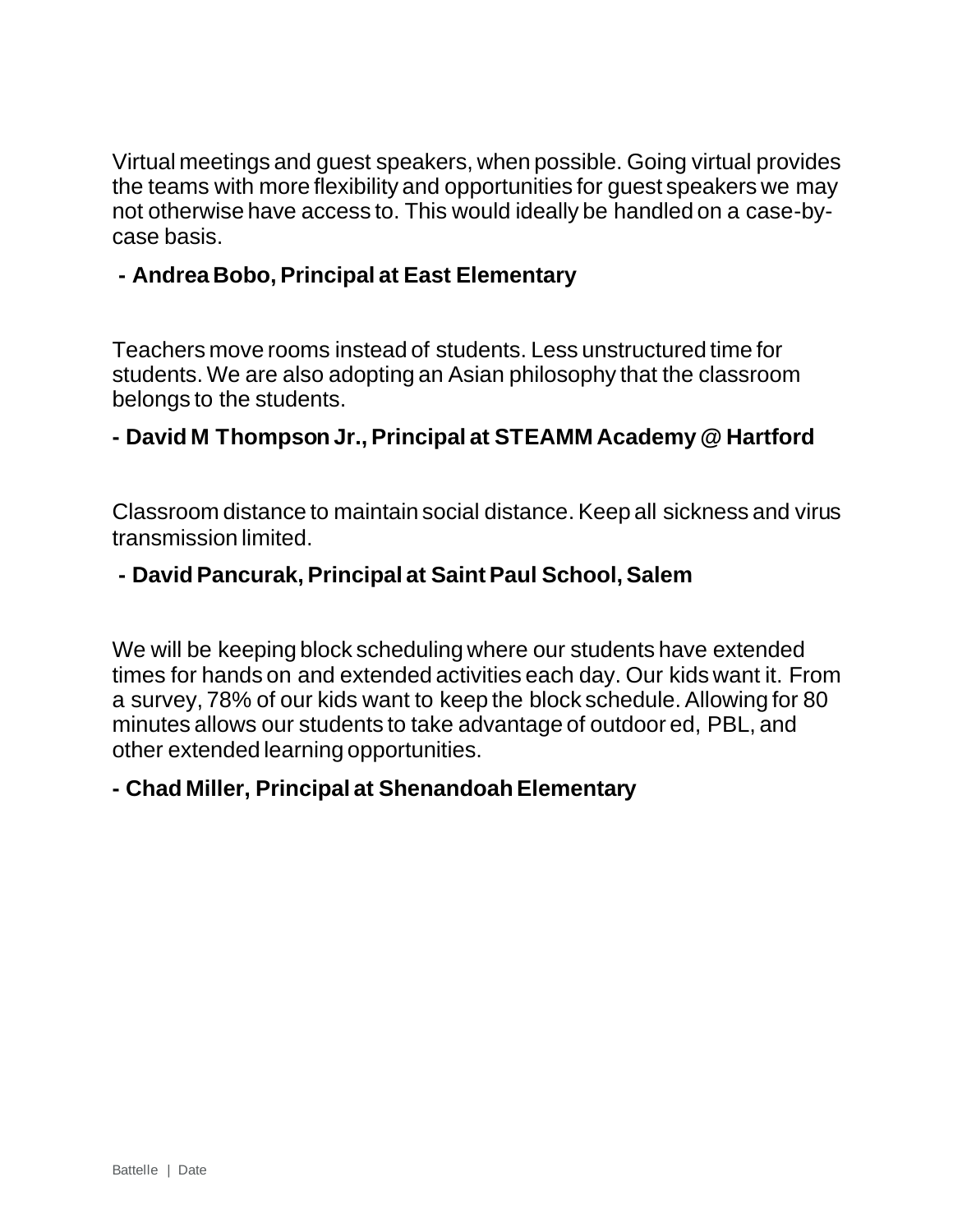## **Other Ohio Educators**

#### **What's one change that you've made to your school's approach that you intend to keep for the future? Why?**

Our dismissal to parents for pick up at the end of the day. All students have a QR code and when their adult comes to pick them up, they show the QR code and I am in the parking lot with a scanner and laptop to scan each QR code. When scanned, the student's name pops up in the Google sheet that is projected in their classrooms and they know to come out because their ride is there. It is safer and secure in that only family or approved people with a child's QR code can pick up the child. The QR code can be on paper or on a cell phone and scanned. It keeps students distanced in classrooms until it's time to come outside because their ride is ready for them.

#### **- Dr. Rachel Jones , Principal at Gurney Elementary School**

I was able to use the program Learning Blade for at home online learners. This program is designed for individual as well as interactive users. Students were able to use and reinforce academic and STEM skills using the Learning Blade program at home.

#### **- Lori Langdon, STEM teacher at Springboro Intermediate**

In 2020, TECH CORPS recognized that many of the students we traditionally serve have limited to no access to the tools (computers and internet access) they would need to access online and virtual learning experiences. As a result, we decided to develop a way to teach students about computer science without using computers, thus TECH CORPS Unplugged. TECH CORPS Unplugged kits included an assortment of unplugged lessons, supplies and TECH CORPS swag. Through engaging activities, students were able to learn about topics ranging from algorithms to virtual reality. The lessons and activities could be used alone or with siblings and family members. In addition to computer science concepts, students also learned valuable 21st-century skills such as teamwork, innovation, problem-solving and critical thinking. TECH CORPS was able to provide 2,590 Unplugged kits to families during the summer. Offering this unplugged opportunity was useful because it allowed us to provide students, who would normally be targeted for in-person programs but had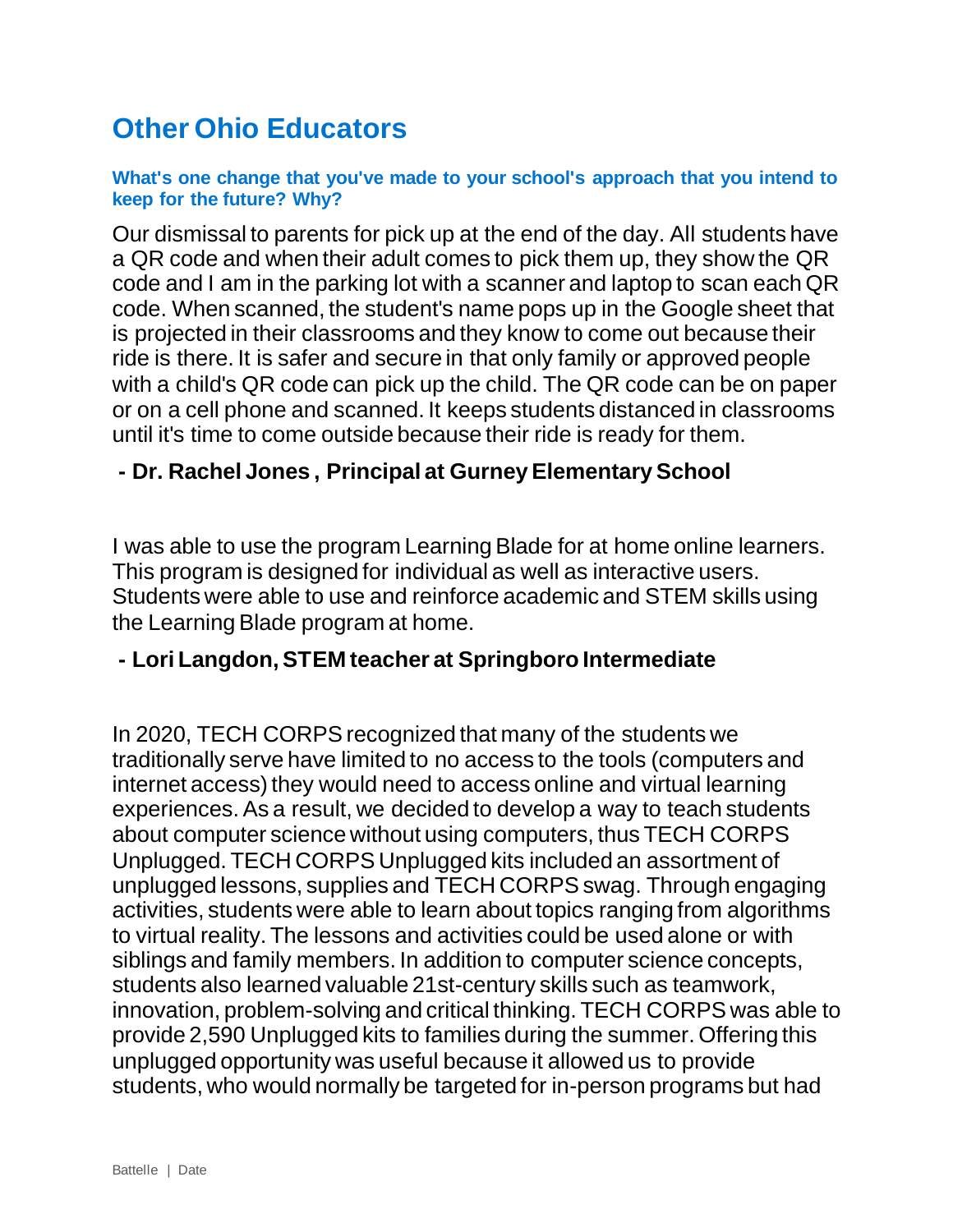limited and/or no internet access, an opportunity to participate in highquality computer science learning experiences without the need for computers or internet access. Given the success of our unplugged kits, TECH CORPS plans to continue and expand our offerings moving forward.

#### **- Carla Easley, Director of Operations at TECH CORPS**

Combining English II and American History in order to offer more opportunities for students through collaboration. This was in effort to continue to strive towards challenging the traditional learning environment while maximizing what is offered to students through collaboration; even during very challenging and unprecedented times. In order to achieve this vision, both ELA and American History wanted to take on the challenge of combining their curriculum entirely; with the goal of re-framing what collaborative-teaching (co-teaching) looks like. This change was useful because it allowed both instructors to meet the vision of our school which includes integrating literacy, analytical skills, and writing skills across the contents. Additionally, the increased collaboration gave students the opportunity to make connections across multiple types of texts (primary, secondary, literature, informational, poetry, mythology, etc.). Creating these connections increased the students ability to investigate, research, analyze, and write at a much higher depth of knowledge area.

#### **- Megan Kovach, English Instructor at Valley STEM+ME2 Academy**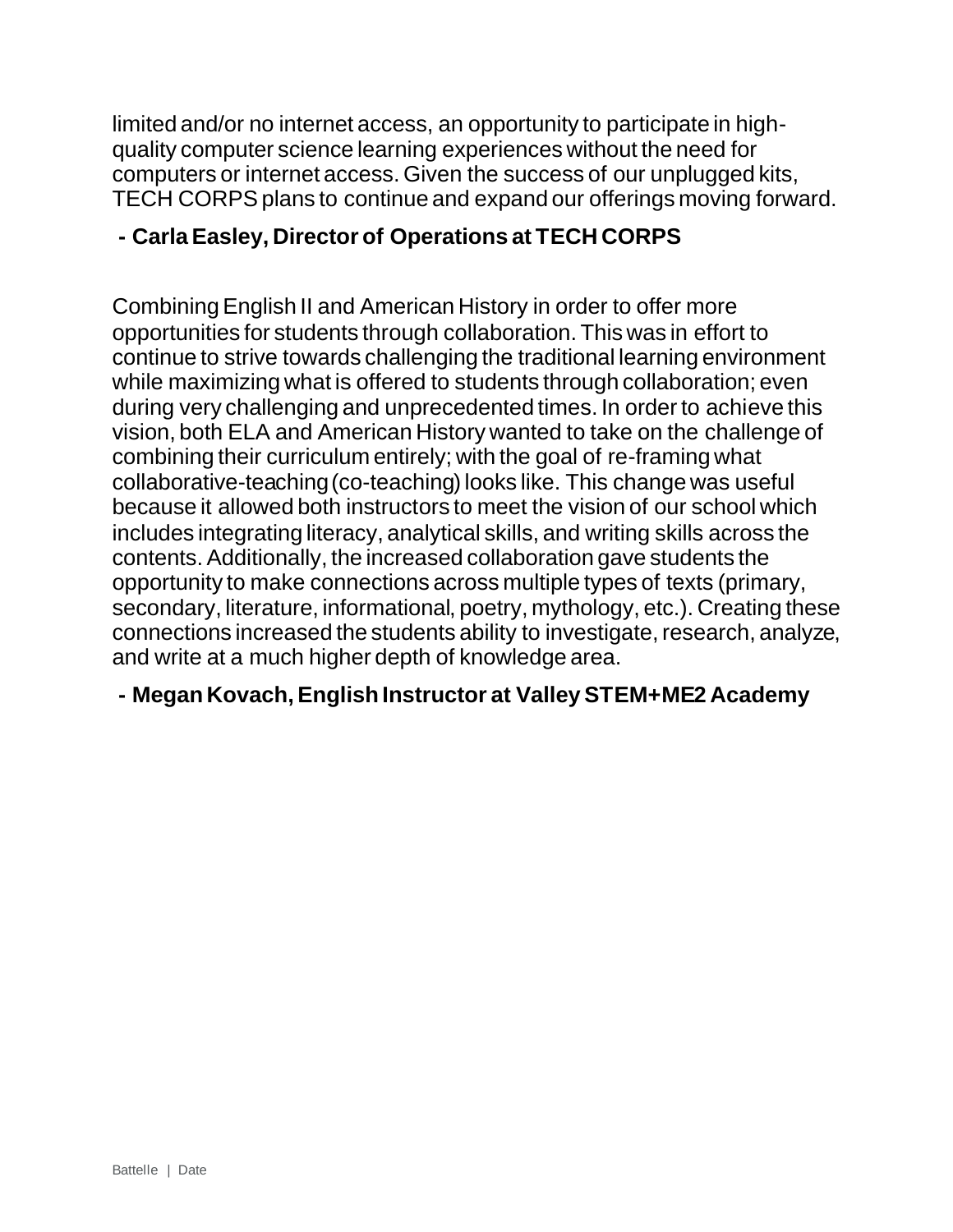# **About the Ohio STEM Learning Network**

- Connects innovative schools, teachers, and administrators to one another and to national resources
- Supports schools and communities that want to create innovative schools and programs
- Builds community awareness and drives school and industry partnerships.

The Ohio STEM Learning Network is managed by Battelle, a Columbus-based non-profit research institute that supports STEM education as part of the company's commitment to inspiring the next generation of innovators.

STEM and STEAM schools are designated by the Ohio STEM Committee, which is supported by the Ohio Department of

## **OSLN Schools and Hubs**



Education and advised by the Ohio STEM Learning Network.

To learn more about how your school can bring quality STEM to students, sign up for weekly updates from the network at [www.osln.org/sign-up.](http://www.osln.org/sign-up)